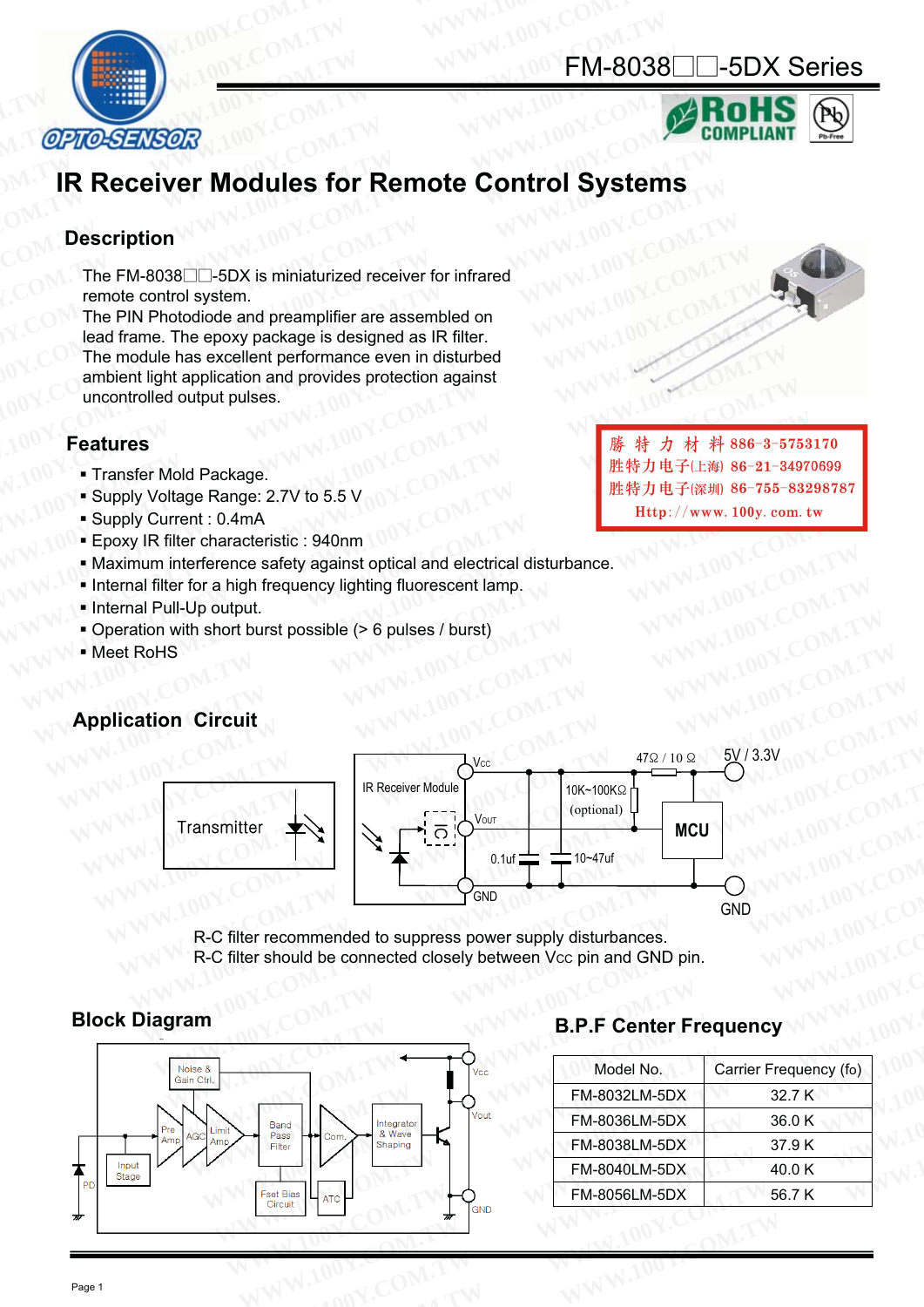### MM<br>FM-8038□□-5DX Series



### Suitable Data Format

| <b>OPTO-SENSOR</b>                |                                                                                                      | FM-8038□□-5DX Series    | (N)                  |
|-----------------------------------|------------------------------------------------------------------------------------------------------|-------------------------|----------------------|
| Suitable Data Format<br>NEC code  | RCS-80 code                                                                                          | Sony 20-bit code        |                      |
| RC5 code                          | R-2000 code                                                                                          | Zenith code             |                      |
| RC6 code                          | RCA code                                                                                             | High data rate code     |                      |
| r-step code                       | Sharp code                                                                                           | Disturbance suppression |                      |
| RCMM code                         | Sony 12-bit code                                                                                     |                         |                      |
| XMP code                          | Sony 15-bit code                                                                                     |                         |                      |
| Note:<br>Absolute Maximum Ratings | Best for this application: $\blacklozenge$ : Suitable for this IR code: $\Diamond$ : Not recommended |                         | $(Ta = 25^{\circ}C)$ |
|                                   | Symbol                                                                                               | Ratings                 | Unit                 |
| Parameter                         |                                                                                                      |                         |                      |

### Absolute Maximum Ratings  $100^{\text{Y}}$ . COM. TW WWW.100Y.COM. TW Absolute Maximum Ratings  $100^{\text{Y}}$ .COM. TW WWW.100Y.COM. TW

**Tsd T**stg Topr Isink **V<sub>CC</sub>** Symbol 260°C, Max 5 sec  $-30 \sim +85$  $-20 - +80$ 1.5 6.5 Ratings Operating Temperature  $\qquad \qquad$   $\qquad \qquad$   $\qquad \qquad$   $\qquad \qquad$   $\qquad \qquad$   $\qquad \qquad$   $\qquad \qquad$   $\qquad \qquad$   $\qquad \qquad$   $\qquad \qquad$   $\qquad \qquad$   $\qquad \qquad$   $\qquad \qquad$   $\qquad \qquad$   $\qquad \qquad$   $\qquad \qquad$   $\qquad \qquad$   $\qquad \qquad$   $\qquad$   $\qquad \qquad$   $\qquad \qquad$   $\qquad$   $\qquad \qquad$ Storage Temperature  $T_{\text{stg}}$   $T_{\text{stg}}$   $T_{\text{stg}}$   $T_{\text{stg}}$   $T_{\text{stg}}$   $T_{\text{stg}}$   $T_{\text{stg}}$   $T_{\text{stg}}$   $T_{\text{stg}}$   $T_{\text{stg}}$   $T_{\text{stg}}$   $T_{\text{stg}}$   $T_{\text{stg}}$   $T_{\text{stg}}$   $T_{\text{stg}}$   $T_{\text{stg}}$   $T_{\text{stg}}$   $T_{\text{stg}}$   $T_{$ Soldering Temperature T<sub>sd</sub> T<sub>sd</sub> CO<sub>2</sub> 260°C, Max 5 sec Output Current mA Supply Voltage Victory of Victory Victory 100 Victory 100 Victory 100 Victory Victory 100 Victory 100 Victory 100 Victory 100 Victory 100 Victory 100 Victory 100 Victory 100 Victory 100 Victory 100 Victory 100 Victory 100 Parameter Number 2002 Symbol 2003 Ratings 2008 Albert Unit **WERE THE REMANU COOR COMM COOR COMM COOR COMM COOR COMM COOR COMM COOR COMM COOR COMM COOR COMM COOR COMM COOR COMM COOR COMM COOR COMM CONTINUES CONTINUES CONTINUES CONTINUES CONTINUES CONTINUES CONTINUES CONTINUES CONT ECMM code**<br> **WWP code**<br>
Note: ◆◆ : Best for this application : ◆ : Suitable for this IR code : ◇ : Not recommended<br>
<br>
Absolute Maximum Ratings<br>
Parameter Symbol Ratings<br>
Supply Voltage Vcc 6.5<br>
Output Current Isink 1.5<br> **EXIMP code**<br>
Note: ◆◆ : Best for this application : ◆ : Suitable for this IR code : ◇ : Not recommended<br>
Absolute Maximum Ratings<br>
Parameter Symbol Ratings<br>
Supply Voltage Vcc 6.5<br>
Output Current<br>
Operating Temperature T **Example 1999**<br> **Absolute Maximum Ratings**<br>
Parameter Symbol Ratings<br>
Supply Voltage Vcc 6.5<br>
Output Current Isink 1.5<br>
Operating Temperature T<sub>stg</sub> -30 ~ +80<br>
Storage Temperature T<sub>stg</sub> -30 ~ +85<br>
Soldering Temperature T<sub></sub> **Absolute Maximum Ratings** (Ta<br>
Parameter Symbol Ratings (Ta<br>
Supply Voltage Vcc 6.5<br>
Output Current Isink 1.5<br>
Operating Temperature T<sub>sty</sub> -20 ~ +80<br>
Storage Temperature T<sub>sty</sub> -30 ~ +85<br>
Soldering Temperature T<sub>st</sub> 260 **Absolute Maximum Ratings**<br> **WE DESCRIPED ARELY PROPERTIES AND PROPERTIES AND MAXIMUM CURRENT SUPPLY Voltage**<br> **WE DESCRIPED ARELY PROPERTIES AND PROPERTIES AND PROPERTIES AND PROPERTIES AND PROPERTIES SUPPLY ON THE SUPPLY Example 1.1.5**<br> **WE CONTROVER CONTROVER CONTROVER CONTROVER CONTROVER CONTROVER CONTROVER CONTROVER CONTROVER CONTROVER CONTROVER CONTROVER CONTROVER CONTROVER CONTROVER CONTROVER CONTROVER CONTROVER CONTROVER CONTROVER C Examply Voltage**<br> **WERE COMPUTE COMPUTE COMPUTE COMPUTE COMPUTE COMPUTE COMPUTER CONSIDER The Storage Temperature<br>
<b>COMPUTE CONTANT CONTANT CONSIDER CONTANT CONTANT CONTANT CONTANT CONTANT CONTANT CONTANT CONTANT CONTANT** Cutput Current<br>
Operating Temperature<br>
Storage Temperature<br>
Soldering Temperature<br>
T<sub>stg</sub><br>
Soldering Temperature<br>
T<sub>stg</sub><br>
260℃, Max 5 sec<br>
260℃, Max 5 sec<br>
C<br>
C<br>
C<br>
C<br>
C<br>
C<br>
C<br>
Soldering Temperature<br>
Tstare 260℃, Max 5 se

## Electro-optical Characteristics MWW.100Y.COM.TW WWW.100Y.COM.TY

| <b>Operating Temperature</b>    |     |               | Topr                     |      | $-20 - +80$     |           | $^\circ\!{\rm C}$                                          |
|---------------------------------|-----|---------------|--------------------------|------|-----------------|-----------|------------------------------------------------------------|
| <b>Storage Temperature</b>      |     |               | $T_{\text{stg}}$         |      | $-30 \sim +85$  |           | $\mathrm{C}^{\circ}$                                       |
| <b>Soldering Temperature</b>    |     |               | Tsd                      |      | 260℃, Max 5 sec |           | $\circ$                                                    |
| Electro-optical Characteristics |     |               |                          |      |                 |           | $(Ta = 25^{\circ}C)$                                       |
| Parameter                       |     | Symbol        | Min.                     | Typ. | Max.            | Unit      | Conditions                                                 |
| <b>Supply Current</b>           |     | ICC           | 0.3                      | 0.4  | 0.5             | mA        | No signal input                                            |
|                                 | Voh |               | $Vcc-0.5$                | ¥    | $\blacksquare$  | $\vee$    | No external                                                |
| <b>Output Voltage</b>           |     | Vol           |                          | 0.2  | 0.4             | $\vee$    | pull-up resistor<br>(l <sub>sink</sub> < 1 <sub>m</sub> A) |
| Peak Wave Length                |     | $\lambda p$   | $\overline{\phantom{a}}$ | 940  |                 | nm        |                                                            |
| Internal Pull-up Resistor       |     | Rpul          | $\blacksquare$           | 115  | Ξ               | $k\Omega$ |                                                            |
| <b>Arrival Distance</b>         |     | $\pm 0^\circ$ | 20                       | e)   | J)              | m         |                                                            |
|                                 | L   | ±30°          | 15                       | Ч    | 4               | m.        | Fig 1,2,3                                                  |
|                                 |     | $±45^\circ$   | $10$                     | €    | ÷               | ${\sf m}$ |                                                            |
| Output Pulse width              |     | Tpw           | 400                      | 600  | 800             | <b>us</b> | Burst Wave = 600us<br>Period = $1.2ms$                     |
|                                 |     |               |                          |      |                 |           |                                                            |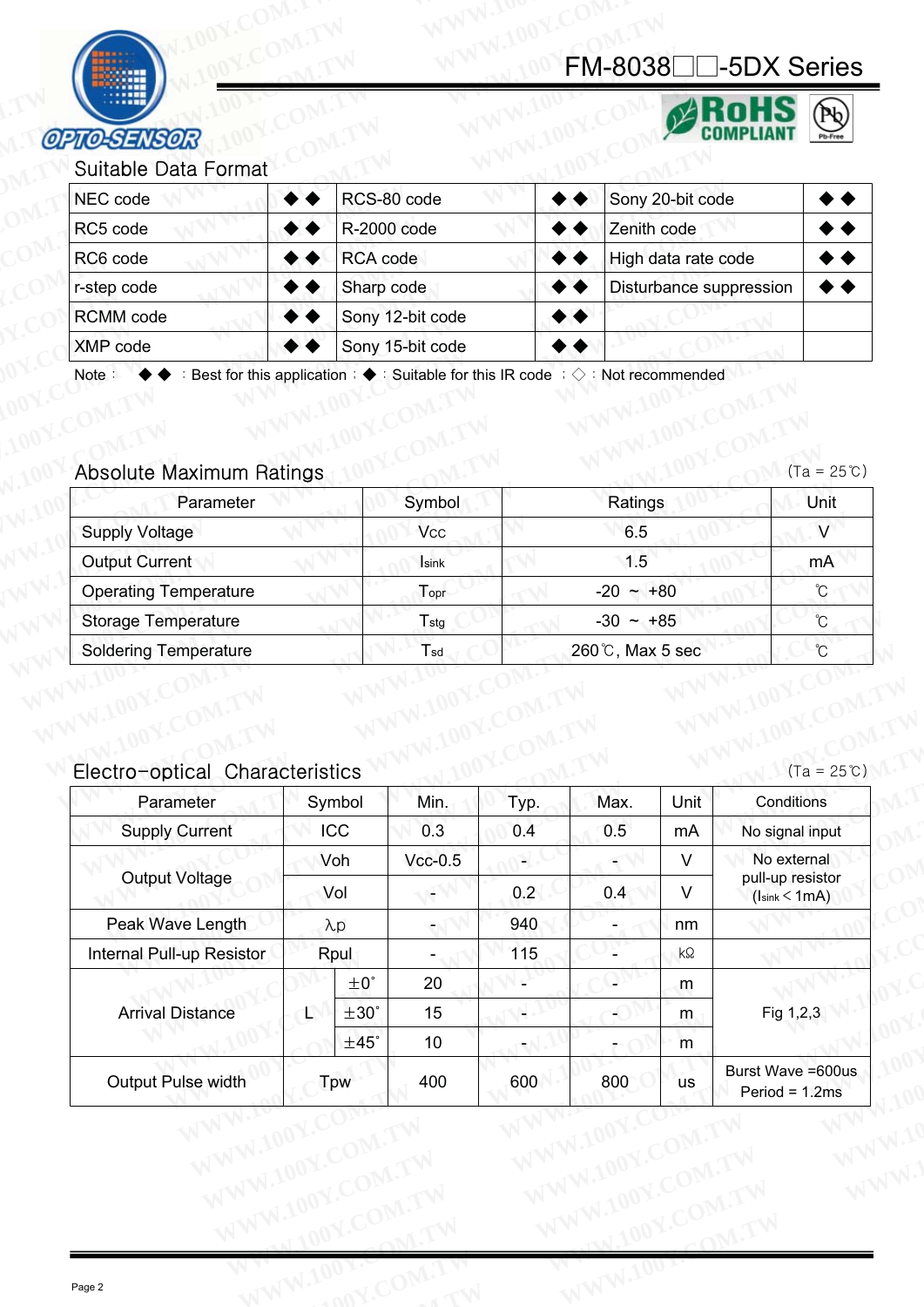



Ph.

[ Fig.1 ] Data Signal diagram



- t Gap : Signal gap time between two burst in pulses of carrier. Minimum Gap Time  $\geq 10$  pulses
- **Example 1** : Length of a burst in pulses of the carrier frequency. Minimum Burst  $\geq 6$  pulses
- t pause : Data pause between two data words. Minimum Data Pause Time ≥ 1ms

[ Fig.2 ] Transmitter



The specifications shall be satisfied under the following conditions. The standard transmitter  $\frac{1}{2}$ shall be specified of the burst wave form adjusted to Vout 200mVp-p upon Po measuring circuit Standard Transmitter

### [ Fig.3 ] Test condition of arrival distance



Ambient light source: Detecting surface illumination shall be irradiate 200±50Lux under ordinary white fluorescence lamp without high frequency lighting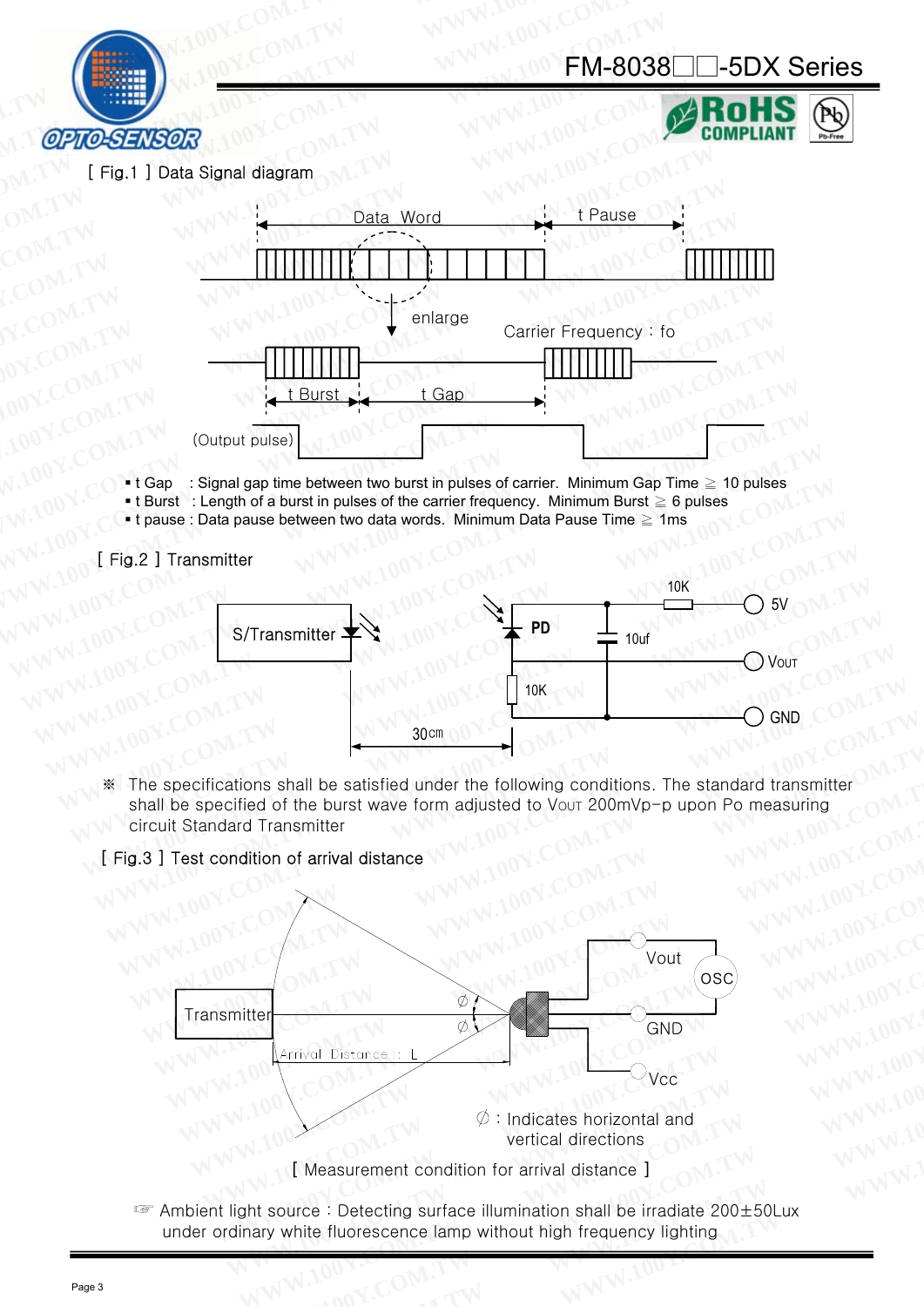

Pb



### Electrical/Optical Characteristics

[ Fig.4 ] Supply Current vs. Voltage



[ Fig.6 ] BPF Fc Curve







[ Fig.5 ] Relative Spectral Sensitivity vs. Wavelength



### [ Fig.7 ] Directivity (Horizontal/Vertical)



| ] Sensitivity vs. Supply Voltage | <b>ESD Test Results</b>                                           |
|----------------------------------|-------------------------------------------------------------------|
|                                  |                                                                   |
|                                  | <b>Conditions</b><br>Specification<br><b>Results</b><br>Parameter |
|                                  | $C=200PF$<br>Machine Model<br>Min $\pm 200V$<br>$>\pm 200V$       |
|                                  | $R=0$ Ω                                                           |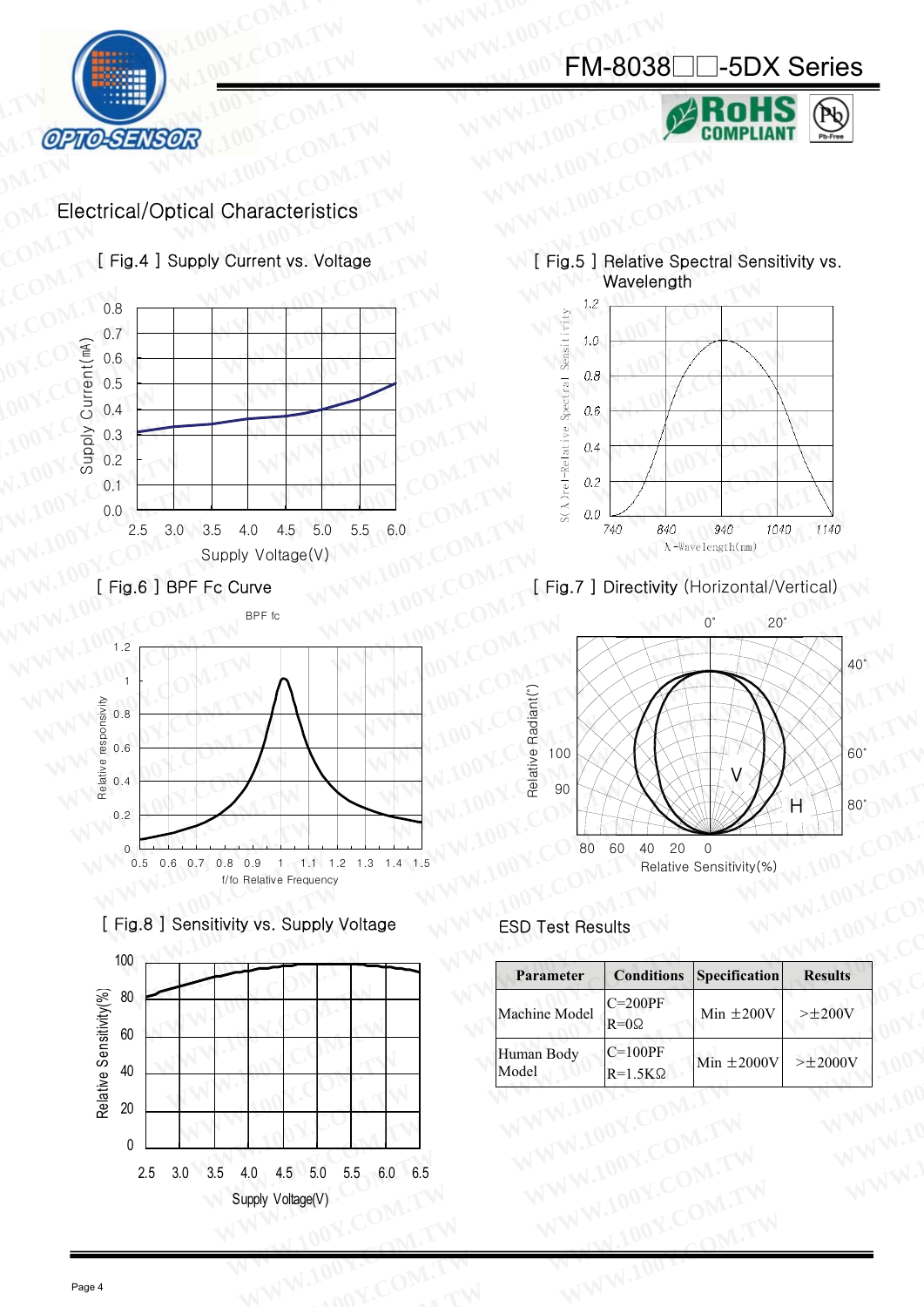

### FM-8038□□-5DX Series